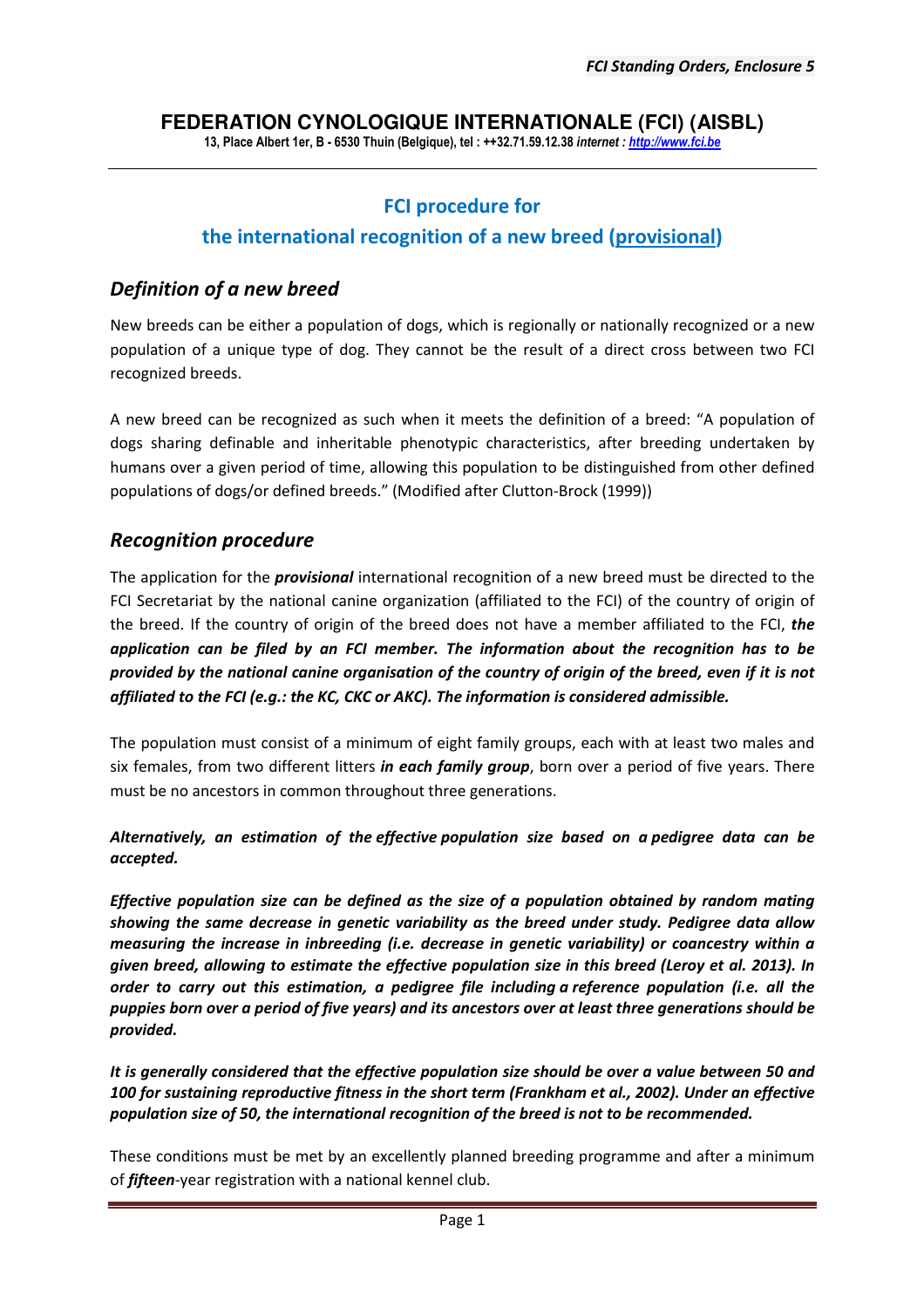#### *During the ten-year time of provisional recognition, actions should be taken to maintain the genetic variability within the population.*

The application must be forwarded in an electronic format showing many subjects standing and moving, pictures and written proof that the requirements set below are fulfilled:

- Eight independent family groups.
- DNA test to prove the genuineness as a breed.
- A completed questionnaire on health (annex 5a))
- An evaluation on behaviour and character (annex 5b)).
- A provisional standard drawn up in one of the four official languages of the FCI (English, French, German, Spanish) according to the model adopted by the FCI General Committee (date & place of the FCI General Committee meeting to be stated) and an illustration of the dog for the first page of the standard must be included in the file.

Before the issue is finally discussed by the joint meeting (Standards and Scientific commissions) a delegation made up of a member from each commission will be asked by the FCI General Committee to conduct a thorough investigation on the spot "with standard in hand". A minimum of 60 dogs should be assessed: males and females, representing all sizes, colours and coat textures. The costs of this investigation should be covered by the national canine organisation of the applying member.

Any adjustments/amendments to the standard will be carried out after the investigation. No further amendments (except for severe reasons) can be made before applying (minimum time of ten years) for the definitive recognition.

After the file presented has been studied and discussed and the control on the spot conducted, the Standards and Scientific commissions can submit, together, a proposal to the FCI General Committee to accept the breed provisionally.

A breed provisionally accepted will be entered in the appropriate studbooks of all the FCI members; it will have the possibility to be exhibited and judged at international shows organised under the patronage of the FCI, and it will be allowed to compete for the CAC but not for the CACIB until definitively recognised.